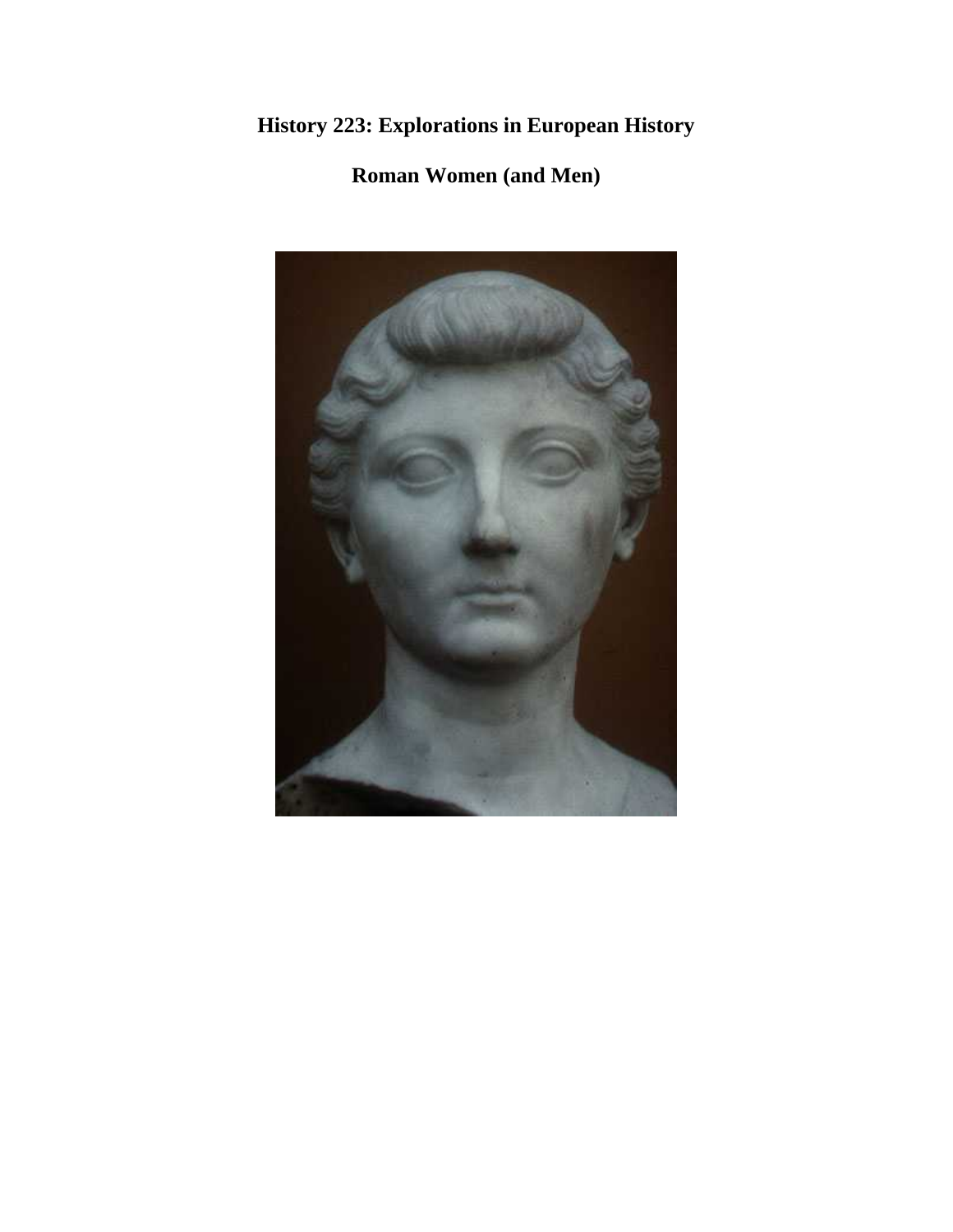Instructor: Prof. M. Kleijwegt; office hours: WF: 11:00-12:00; office: Humanities 5219; email: mkleijwegt@wisc.edu

Teaching Assistant: Casey Stark

Lecture Hall: Humanities 1101, MWF 9:55-10:45.

The position of women in Roman society was marginal. In legal terms women were regarded as lifelong minors who required a male guardian in order to be represented in court or to engage in financial transactions. Women were generally less educated than their male counterparts and had fewer opportunities to develop or display their talents. Their role was more or less restricted to the home and to a limited number of public offices, usually in the religious sphere. This course will examine the main social environments which are of importance to the lives of women. We will study to what degree the position of women was anchored in, and controlled by, the world of their male relatives and to what degree women could and did choose to ignore the rules that were imposed on them. Did women choose their own marriage partners, were they able to initiate a divorce, and to what degree was their sexual behavior policed by their male relatives? In order to answer these questions successfully the course will pay close attention to the interpretation of sources, whether they are of a literary, legal or documentary kind. The key problem is that the majority of the sources which survive from the Roman world were written by and for men. The course will demonstrate methods and ways in which male-authored evidence can be used to reconstruct the lives and experiences of women.

Textbooks:

Augusto Fraschetti (ed.), *Roman Women*, translated by Linda Lappin, Chicago and London: University of Chicago Press 2001.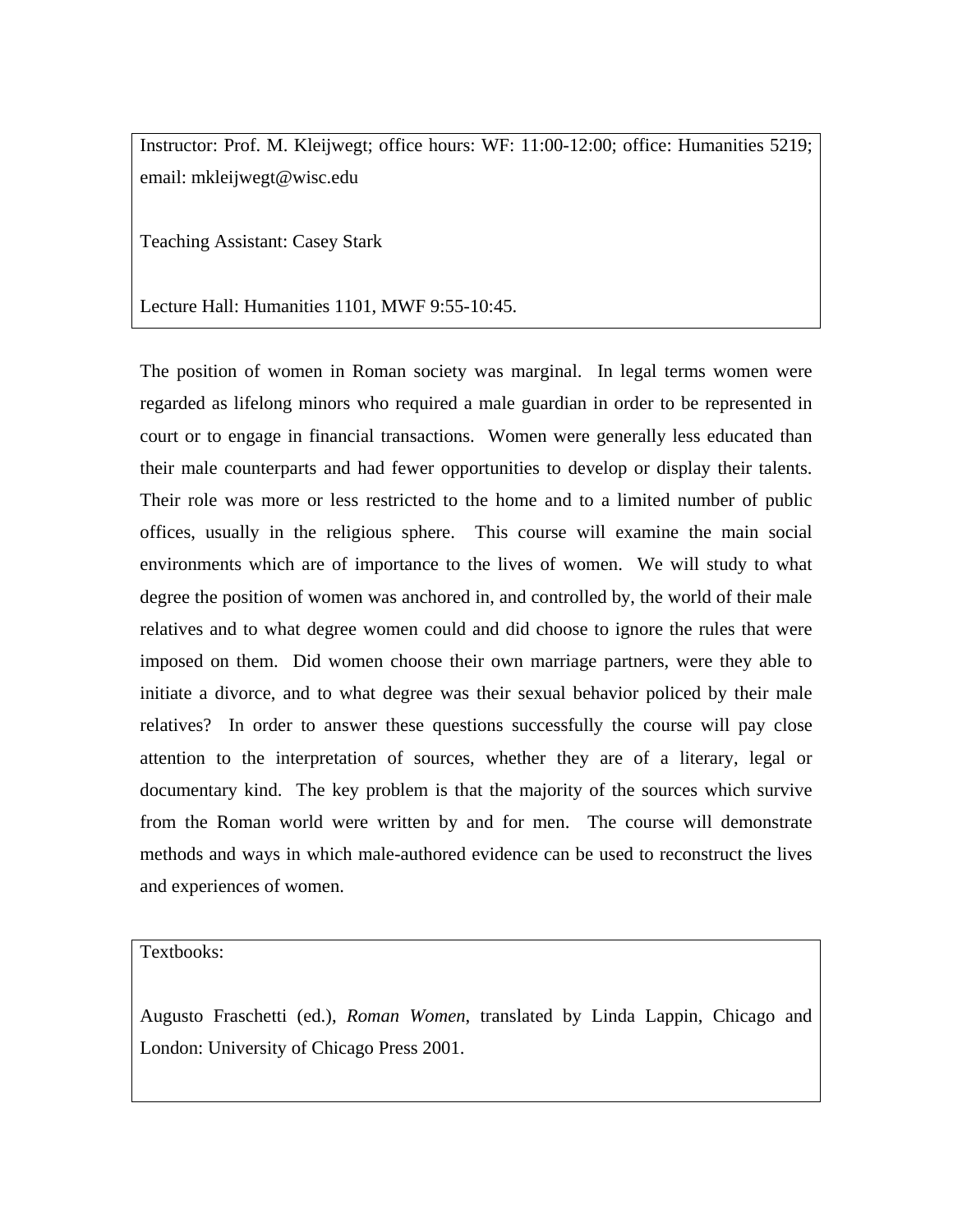Jane F. Gardner, *Women in Roman Law and Society*, New York and London: Routledge 1995.

The final grade for this course is based on the following components:

Three 5-page writing assignments (line spacing 1.5). Each writing assignment counts for **20%**, a total of **60%**.

Submission dates:

First assignment: 10/13. Second assignment: 11/3. Third assignment: 12/1.

Writing assignments have to be submitted no later than 4:00 PM to Casey Stark on the day listed above. Late submissions will not be accepted. Unforeseen problems, such as illness etc., which will make it impossible to submit an assignment, should be communicated to Casey Stark as soon as possible (within reason). Late submissions received without a prior written communication as to why the assignment is late will automatically be given an 'F'.

Final exam. The final exam will count for **30%**. The day set for the exam is Saturday 12/20 at 10:05 AM. The location will be determined at a later stage and will be announced in class as soon as it is known.

The final **10%** of the final grade is based on performance and attendance in the discussion sections.

**Attendance of the discussion sections is compulsory. You are allowed one absence and you are urged to contact Casey Stark to notify her that unforeseen circumstances make it impossible for you to attend your discussion section for a particular week. If you are absent on more than one occasion, you will automatically forfeit the 10% allocated for performance and attendance.** 

You are strongly recommended to attend lectures with regular frequency. From week 2 to week 4 we will study Roman society and women's place in it, in historical as well as in ideological terms. If you have not been exposed to Roman society before, you need this part of the course to understand the legal situation of women in Roman society. If you have already been exposed to Roman culture or history, there is a strong likelihood that whatever you have been taught it was not specific and detailed enough to understand the experiences of Roman women of various social backgrounds. From week 5 onwards, the lectures will explain the material discussed in Gardner's book (on Mondays) and contextualize the material studied for the discussion section (on Fridays). Wednesday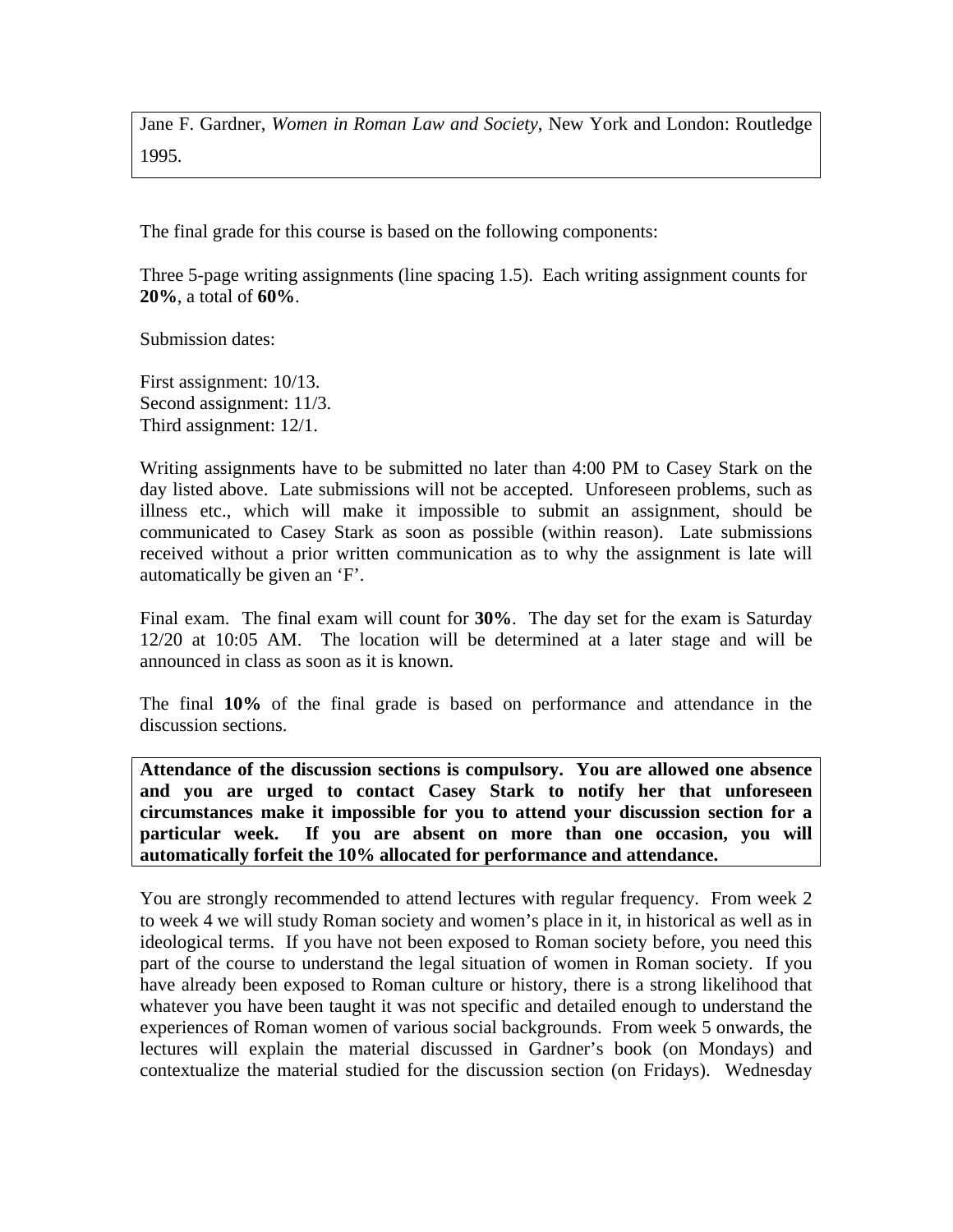lectures will raise specific issues beyond the discussion in Gardner. Three lectures will be devoted in their entirety to the writing assignments.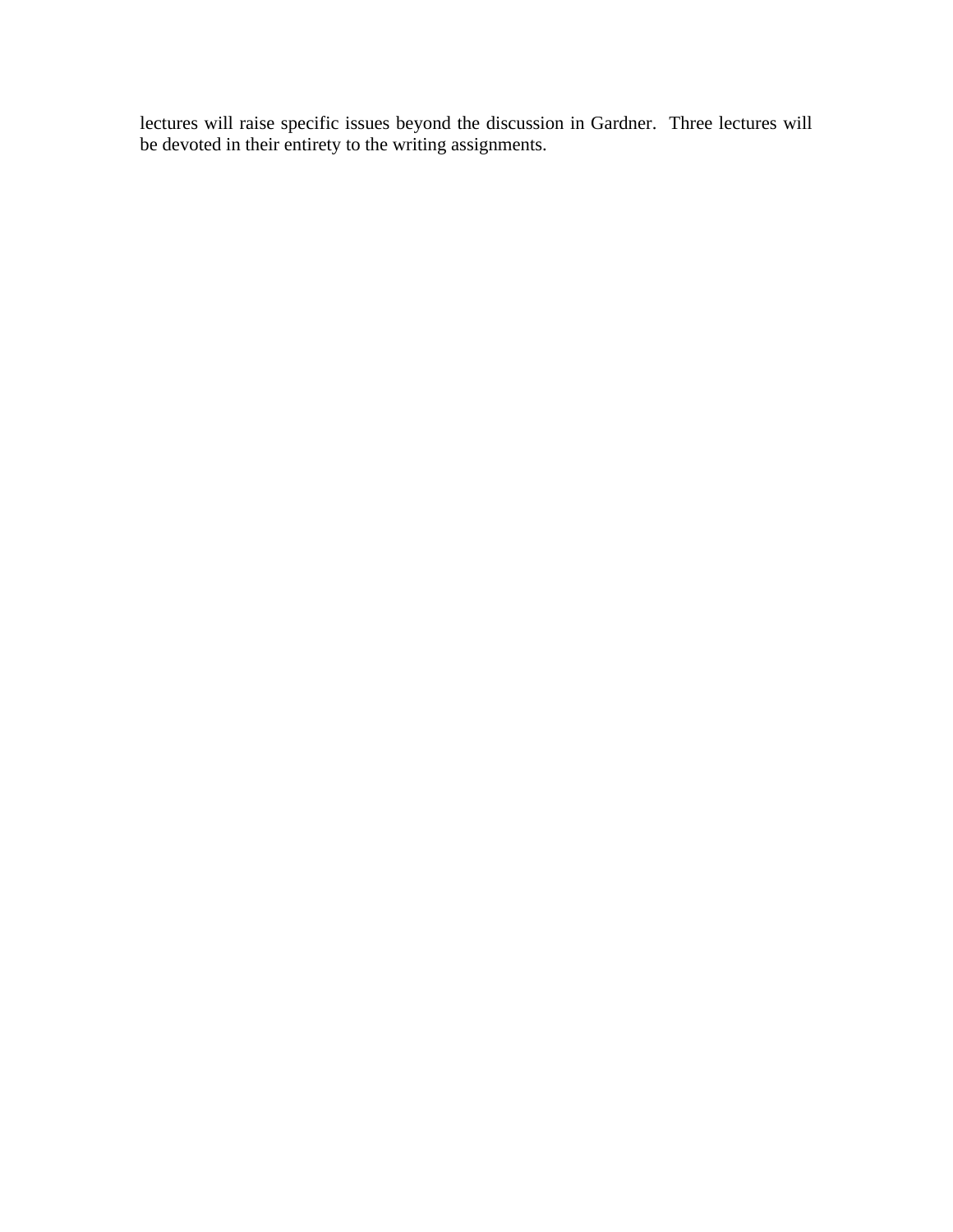### **Teaching Program**

Week 1: General introduction.

Wednesday 9/3: General introduction to the course.

Friday 9/5: The study of women in the ancient world: from Pomeroy to Pomeroy.

Week 2: Studying women in the Roman world: the problem of the sources.

Monday 9/8: literary sources.

Wednesday 9/10: documentary sources.

Friday 9/12: legal sources.

Week 3: Roman society and women.

Monday 9/15: domestic life.

Wednesday 9/17: politics.

Friday 9/19: religion.

Week 4: Different types of women.

Monday 9/22: the senatorial lady.

Wednesday 9/24: the provincial upstart.

Friday 9/26: the slave girl.

Week 5: Guardianship of women.

Jane F. Gardner, *Women in Roman law and society*, pp. 5-31.

Monday 9/29: Guardianship and its consequences: Roman women under control?

Wednesday 10/1: Writing the first assignment.

Friday 10/3: The role of the Vestal Virgins in Roman religion and society.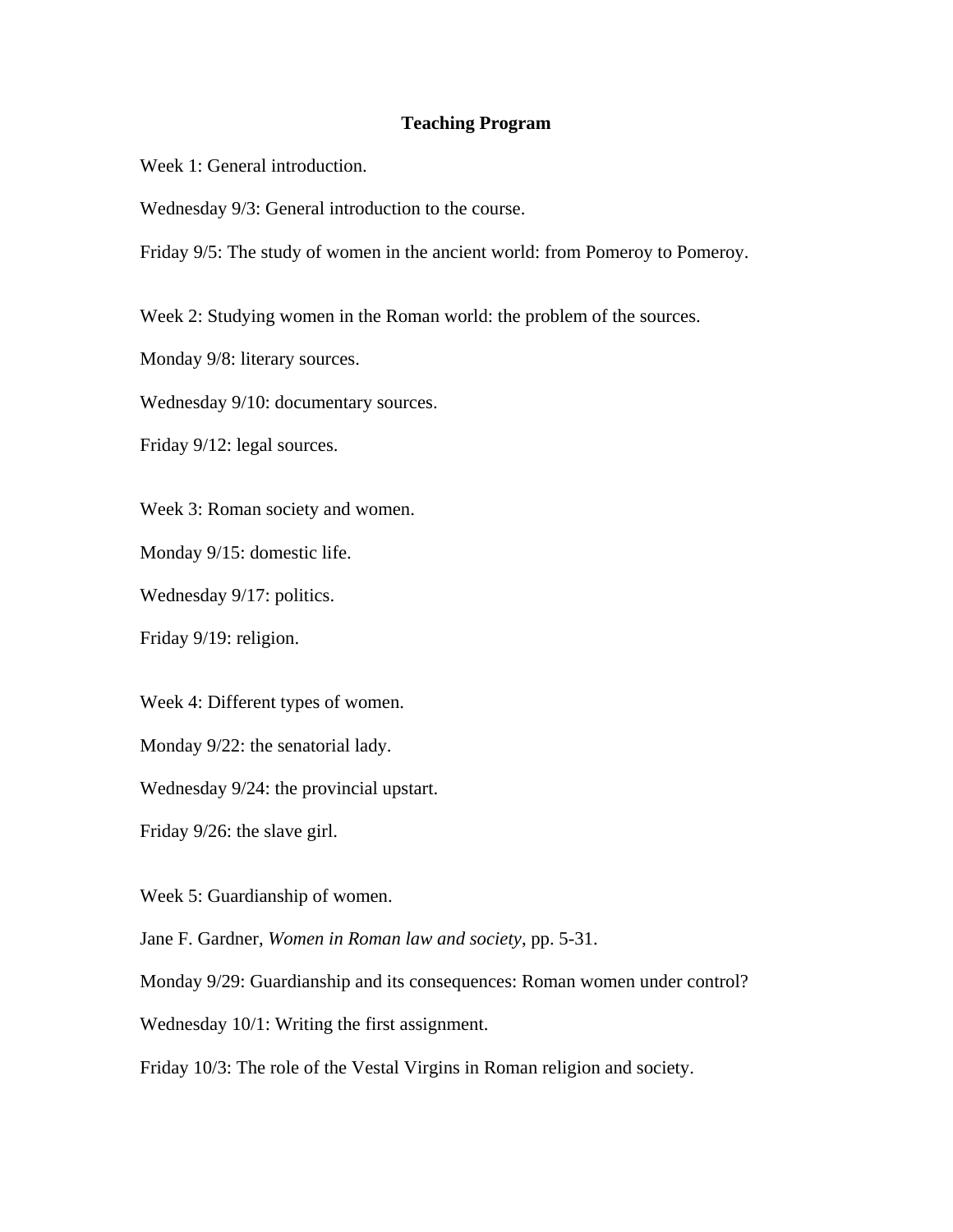Week 6: Marriage.

Jane F. Gardner, *Women in Roman law and society*, pp. 31-81. Monday 10/6: Roman marriage and its impact on a woman's life. Wednesday 10/8: Finding a marriage partner: whose responsibility? Friday 10/10: The period of the Gracchi and the reputation of Cornelia.

Week 7: Dowry and Divorce.

Jane F. Gardner, *Women in Roman law and society*, pp. 81-117.

Monday 10/13: The role of dowry and divorce.

#### **Submission of the first writing assignment**.

Wednesday 10/15: Women as victims and agents.

Friday 10/17: The wild women of the late Republic.

Week 8: Sexual offences.

Jane F. Gardner, *Women in Roman law and society*, pp. 117-137.

Monday 10/20: Policing women in the Roman world: real or illusion?

Wednesday 10/22: Writing the second assignment.

Friday 10/24: Mime and the role of the actress in Roman literature and society.

Week 9: The Roman mother and her children.

Jane F. Gardner, *Women in Roman law and society*, pp. 137-163.

Monday 10/27: What was it like to have a Roman mother?

Wednesday 10/29: Children in the Roman world.

Friday 10/31: Livia: power behind the throne.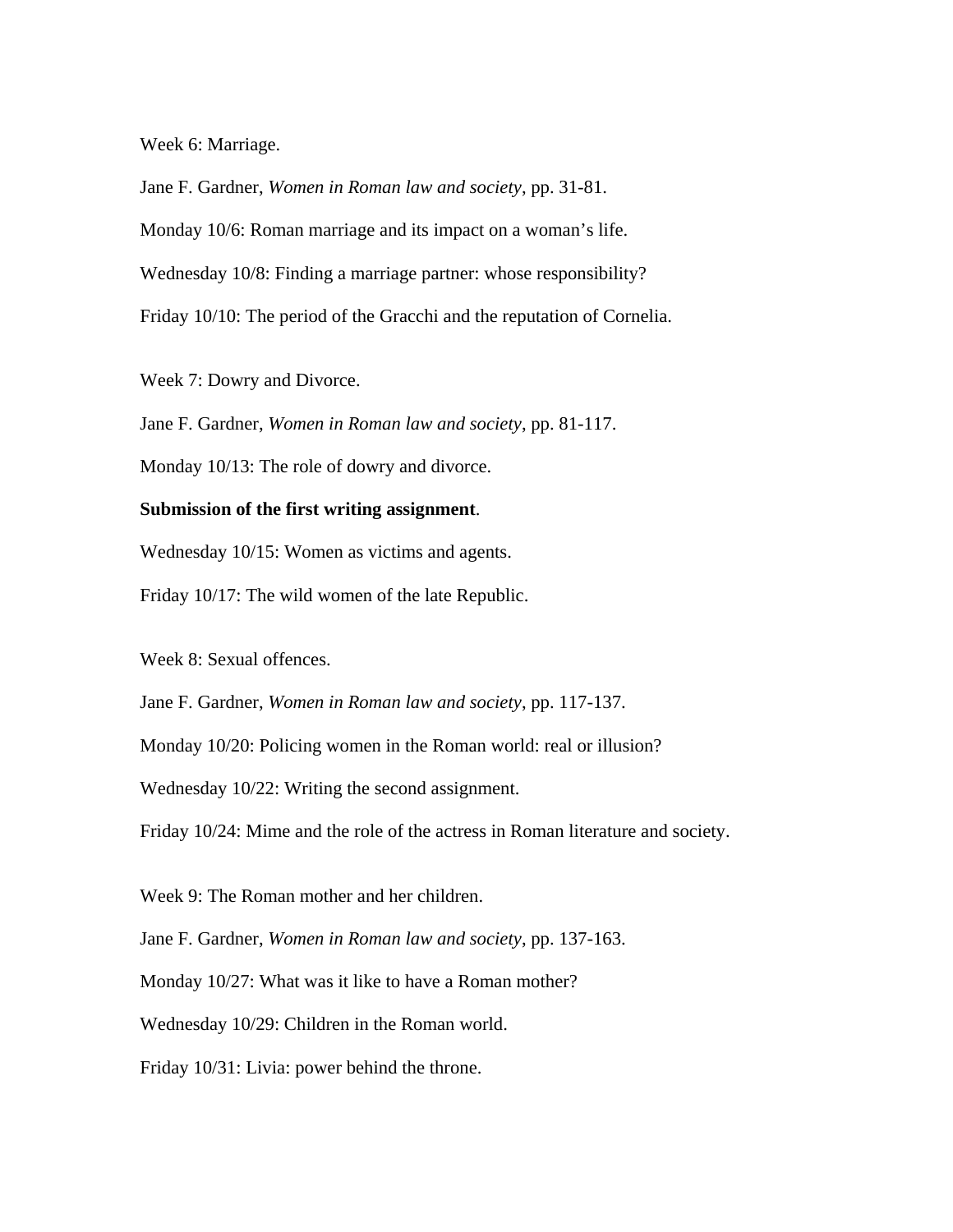Week 10: Inheritance and bequest.

Jane F. Gardner, *Women in Roman law and society*, pp. 163-205.

Monday 11/3: Women and financial independence.

#### **Submission of the second writing assignment.**

Wednesday 11/5: Did Roman women gain more financial independence over time?

Friday 11/7: The gender equality of martyrdom.

Week 11: Slaves and freedwomen.

Jane F. Gardner, *Women in Roman law and society*, pp. 205-233.

Monday 11/10: The legal position of slave girls and freedwomen.

Wednesday 11/12: Were slaves and freedwomen more exploited than freeborn women?

Friday 11/14: Helena Augusta.

Week 12: Women at work.

Jane F. Gardner, *Women in Roman law and society*, pp. 233-257.

Monday 11/17: Working women in the Roman world.

Wednesday 11/19: Writing the third assignment.

Friday 11/21: Hypatia and other educated women.

Week 13: Christian women in the Roman world.

Monday 11/24: Did Christianity initiate gender equality?

Wednesday 11/26: Melania the Younger.

Friday 11/28: Thanksgiving.

Week 14: The emancipation of Roman women.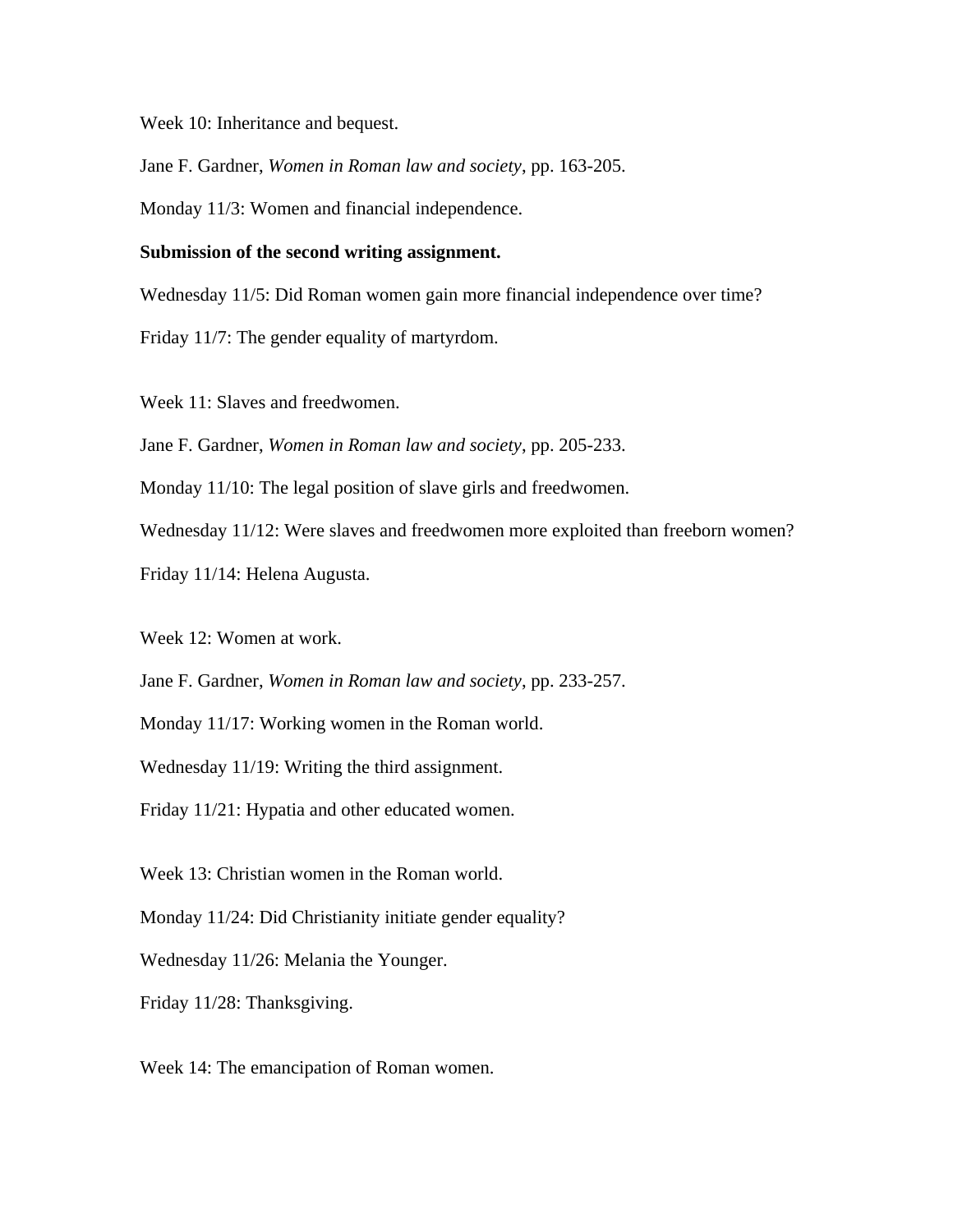Jane F. Gardner, *Women in Roman law and society*, pp. 257-267.

Monday 12/1: How free was the Roman woman?

### **Submission of the third writing assignment.**

Wednesday 12/3: What do we mean when we talk about the Roman woman?

Friday 12/5: How much do we learn about women from reconstructed biographies?

Week 15: Recapping women.